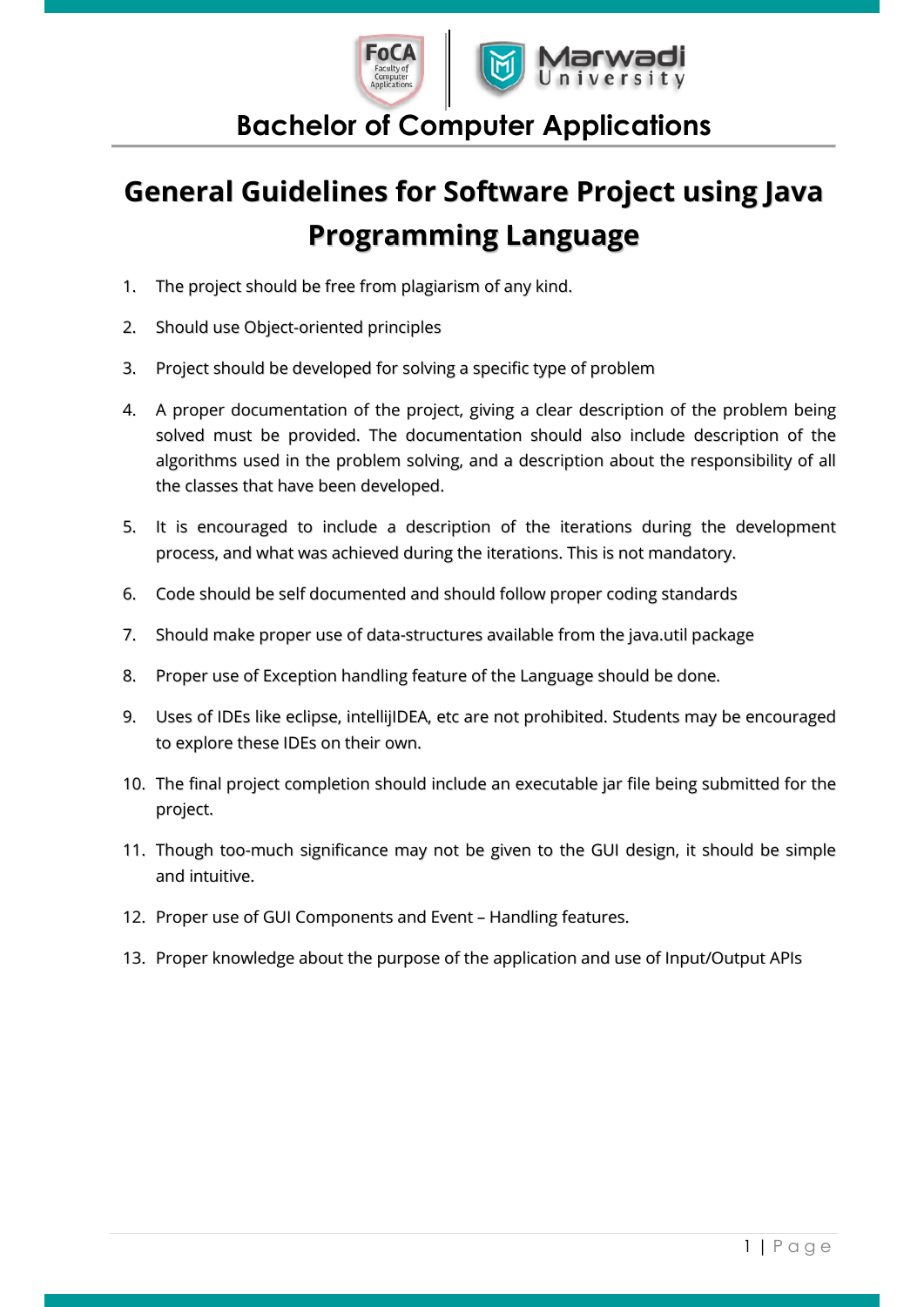



### **Bachelor of Computer Applications**

#### **List of Sample Projects**

| Sr.<br>No.     | <b>Particulars</b>                                                                             |
|----------------|------------------------------------------------------------------------------------------------|
| 1              | Develop a Java Application Launcher using Java Swing which provides a dashboard from           |
|                | where you can launch a different pre - installed windows applications / services / utility     |
|                | tools. Make sure only registered users can access this launcher dashboard as this              |
|                | application required login authentication. You can use different suitable GUI APIs of          |
|                | java along with JDBC for database purpose.                                                     |
| $\overline{2}$ | Develop a java application on Library management system which provides all the most            |
|                | common functionalities of any library system like book management, book issue, book            |
|                | return, book search (by name, by author, by publication house etc), library membership         |
|                | fees, deposit, penalty on late return etc. Cover all the library functionalities for this      |
|                | application. You can use different GUI components or you can use Console base system           |
|                | along with database support.                                                                   |
| 3              | Develop a java application on Employee Management System which can cover all the               |
|                | most common functional area of HR module like Employee Recruitment, Salary,                    |
|                | designation, PF, Tax, Promotion, Bonus etc. You can use different GUI components or            |
|                | you can use Console base system along with database support.                                   |
| 4              | Develop a java application for Online Quiz System which provides a special interface to        |
|                | attempt different quiz test. Develop all the related functionalities like apply for quiz test, |
|                | quiz criteria, score, result, leader board, manage questions etc. Add a strong database        |
|                | support which contains a large amount of quiz data and can generate any quiz                   |
|                | randomly for different user's in different test.                                               |
| 5              | Develop a java application for India's Online Vegetable Market which provides a special        |
|                | interface to deal with online buy and sale of vegetables. Develop all the related              |
|                | functionalities like listing of all vegetables from vendor's, vendor's management,             |
|                | manage user's cart, delivery etc. Also add a strong database support which contains a          |
|                | data and can store and generate all the related information of vegetables.                     |
| 6              | Develop a java application for Online Travel Agency which provides a special interface         |
|                | to perform all the transactions of Travel agency operations. Develop all the related           |
|                | functionalities like Package details, Bookings, Destinations, Ticket Booking, Client Details   |
|                | etc. Manage all the data and traction using a strong database support.                         |
| 7              | Develop a java application for Online Job Information Provider which is a typical online       |
|                | Job portal which provides all the functionalities like Job search, Job Posting, Recruiter      |
|                | and Candidate profile management, job filter, apply etc. Cover all possible transaction        |
|                | using a strong database support.                                                               |
|                |                                                                                                |
|                |                                                                                                |